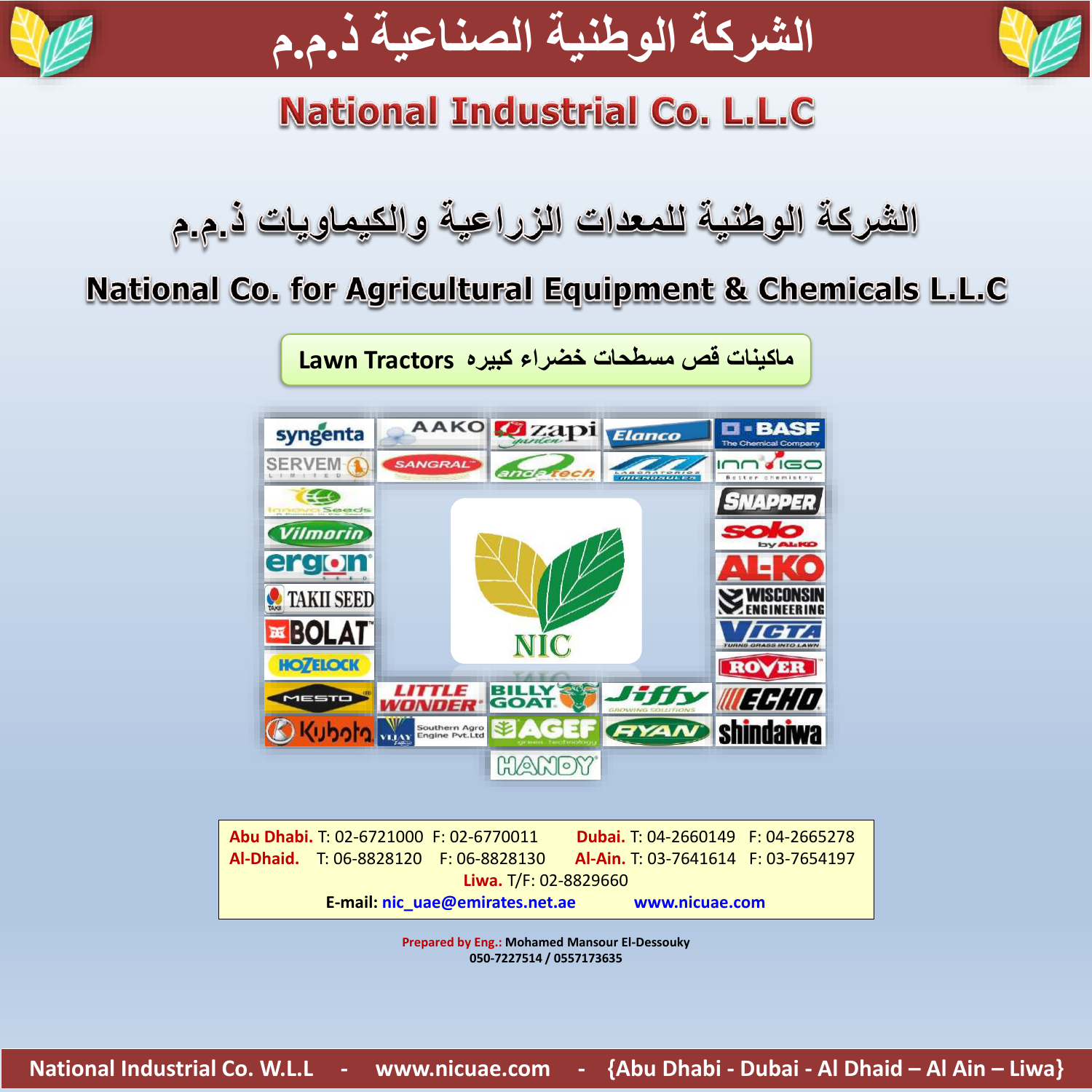



# **Wisconsin Bulldog W-3674**



- **Engine Brand: Kawasaki (26 HP)**
- **Engine Type: FD 731 V-Twin Liquid Cooled**
- **F** Starting System: Electric (Key start)
- **P** Drive Type: Hydrostatic
- **Cutting Width: 48 (in) = 1.22 m**
- **Cutting Height: 1.1 - 5.1 (in) = 3 - 13 cm**
- **Weight: 565 kg**
- **Power: Petrol**
- **Fuel tank capacity: 20 Liter**
- **Grass collector capacity: 550 Ltr**
- **Forward/Reverse speed: 12 km/h / 6 km/h**
- **Tire size Front: 16 x 6.5 (in) = 40.6 x 16.5 (cm)**
- **Tire Size Rear: 23 x 8.5 (in) = 58.4 x 21.5 (cm)**
- **Chassis Frame Type: Welded Steel**
- **Chassis Front Axle: Super Heavy Duty Steel**
- **Length, with collector: 2910 mm**
- **Width x Height: 1265 x 1280 mm**
- **Collection Container (Emptying Control): Hydraulic**
- **Seat: Fully Adjustable Hi Back with Headrest**
- **NIC Code: 56505**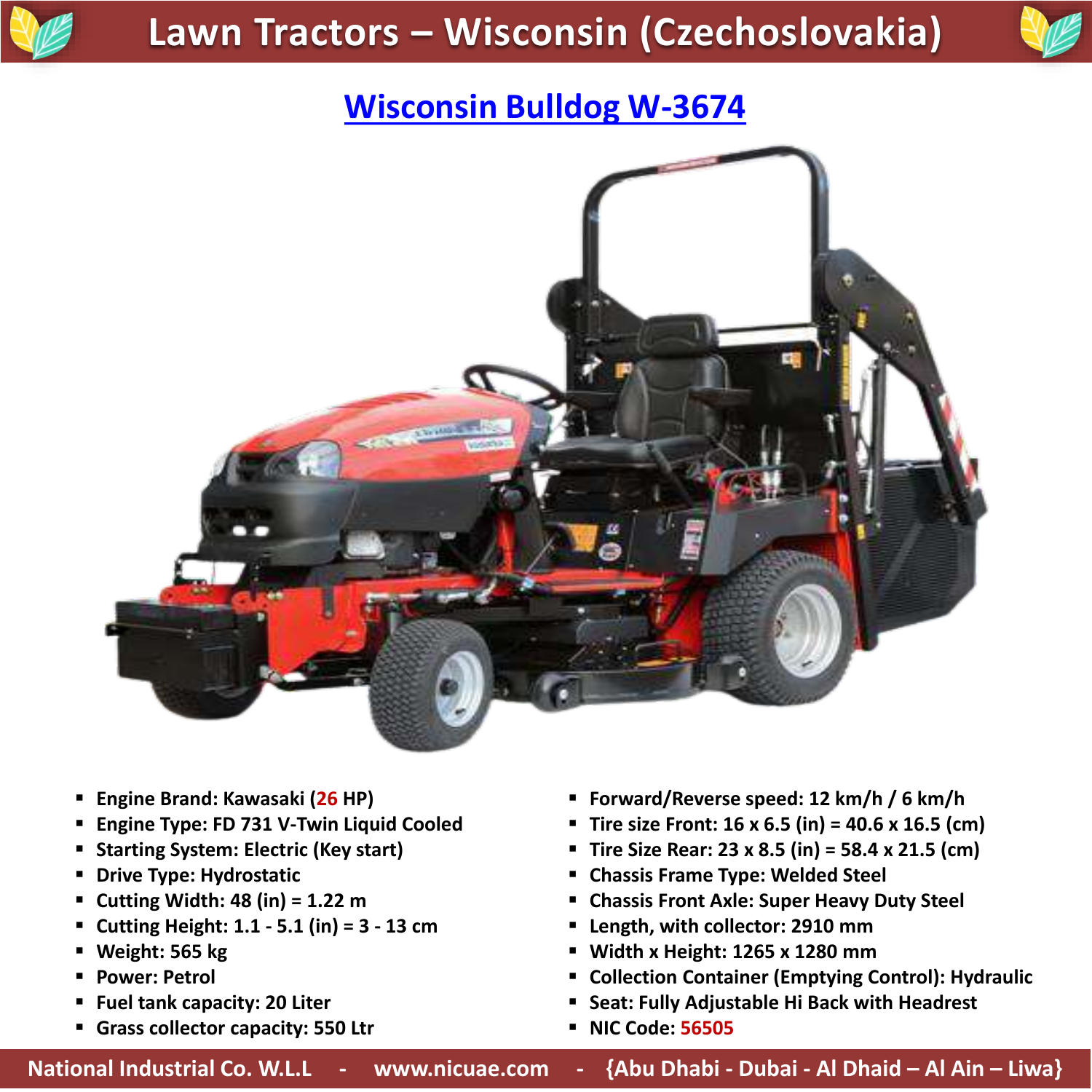



#### **Wisconsin Profi W-3174**



- **Engine Brand: Kawasaki (22 HP)**
- **F** Starting System: Electric (Key start)
- **P** Drive Type: Hydrostatic
- **Cutting Width: 48 (in) = 1.22 m**
- **Cutting Height: 1.1 - 4.72 (in) = 3 - 12 cm**
- **Weight: 435 kg**
- **Power Source: Gasoline**
- **Fuel tank capacity: 20 Liter**
- **Grass collector capacity: 460 Liter**
- **Forward/Reverse speed: 13 km/h / 5 km/h**
- **Tire size Front: 16 x 6.6 (in) = 40.6 x 16.5 (cm)**
- **Tire Size Rear: 20 x 10 (in) = 50.8 x 25.4 (cm)**
- **Chassis Frame Type : Welded Steel**
- **Chassis Front Axle: Heavy Duty Steel**
- **Seat: Hi-Back**
- **Length, with collector: 2.82 meter**
- **Width x Height: 1.26 x 1.28 meter**
- **Collection Container (Emptying Control): Electro Swift**
- **NIC Code: 56528**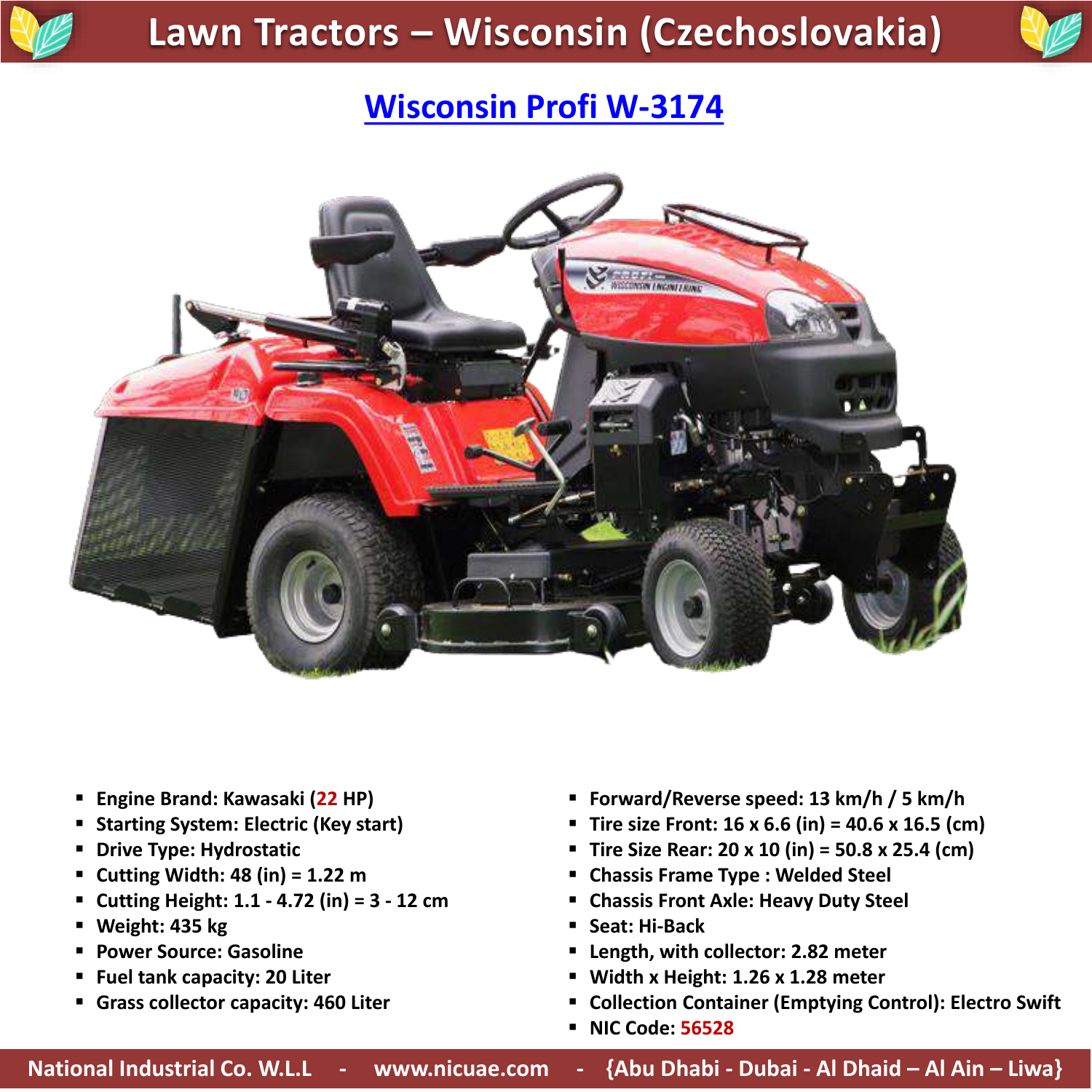



### **Wisconsin Riviera W-2900**



- **Engine Brand: Kawasaki (20 HP)**
- **F** Starting System: Electric (Key start)
- **P** Drive Type: Hydrostatic
- **Cutting Width: 40 - 48 (in) = 1.02 - 1.22 m**
- **Cutting Height: 1.1 - 3.9 (in) = 3 - 10 cm**
- **Weight: 315 - 320 kg**
- **Power: Petrol**
- **Fuel tank capacity: 9 Liter**
- **Grass collector capacity: 410 Liter**
- **Forward/Reverse speed: 9 km/h / 4.5 km/h**
- **Tire size Front: 15 x 6 (in) = 38.1 x 15.2 (cm)**
- **Tire Size Rear: 20 x 10 (in) = 50.8 x 25.4 (cm)**
- **Chassis Frame Type: Welded Steel**
- **Chassis Front Axle: Heavy Duty Cast Iron**
- **Seat: Hi-Back**
- **Length, with collector: 2.72 meter**
- **Width x Height: 1.24 x 1.15 meter**
- **Collection Container (Emptying Control): Electro Swift**
- **NIC Code:**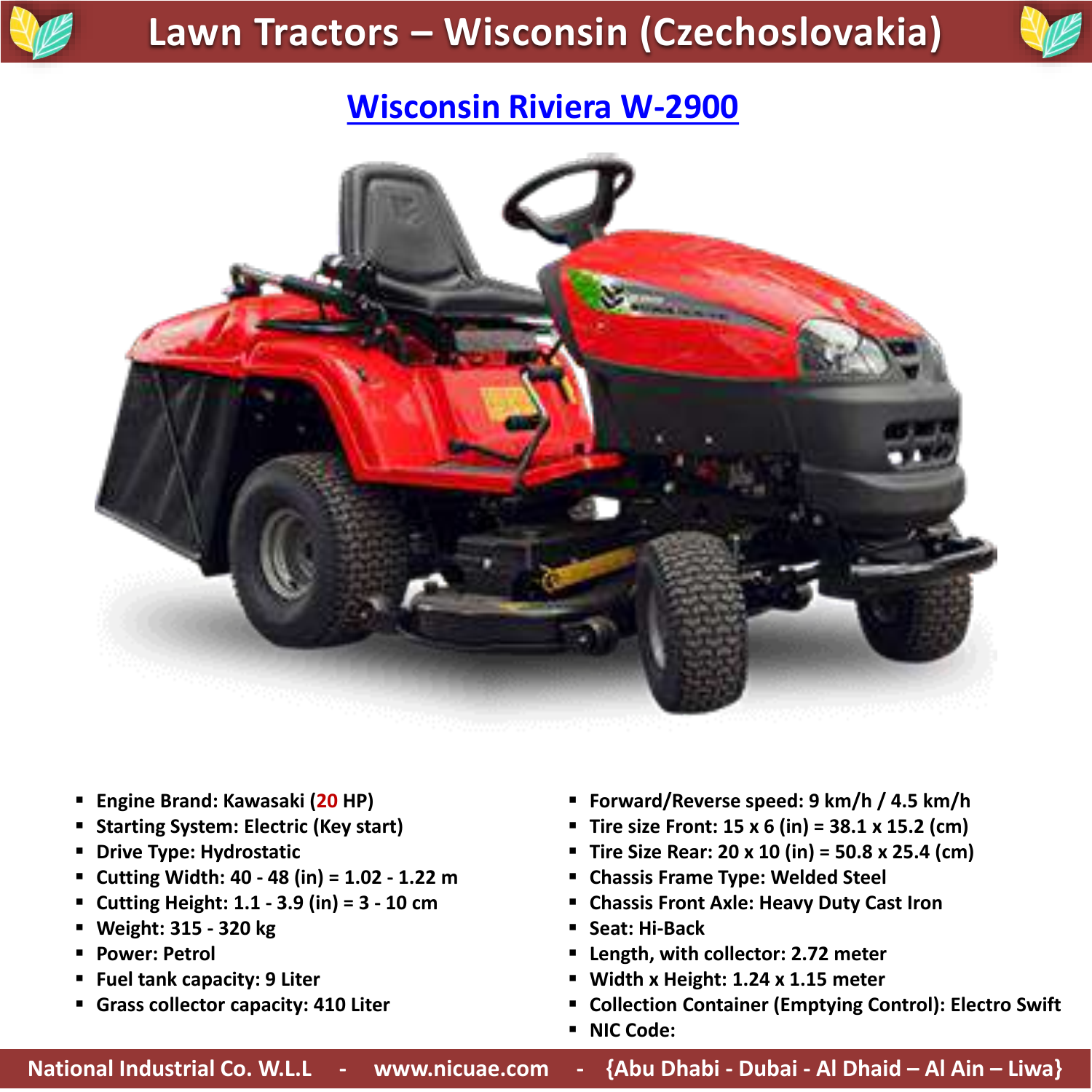



#### **Snapper MRD-310**



- **Engine Brand: Briggs & Stratton (26 HP)**
- **Engine Type: Petrol 8270 V-Twin OHV, 724 cc**
- **Starting System: Electric (Key start)**
- **P** Drive Type: Hydrostatic
- **Cutting Width: 42 (in) = 107 cm**
- **Cutting Height/Steps: 1.5 - 3.5 (in) = 3.8 - 8.9 cm/7**
- **Fuel tank capacity: 11 Liter**
- **Weight: 310 kg**
- **Grass collector Capacity: 360 Liter**
- **No. cylinders/Blade: 2 / 2**
- **Forward/Reverse speed: 0-9 km/h / 0-4,5 km/h**
- **Steering wheel: 36 (cm)**
- **Tire size Front: 15 x 6 (in) = 38 x 15 (cm)**
- **Tire Size Rear: 22 x 9.5 (in) = 59 x 24 (cm)**
- **Measures: 256 x 112 x 121 (cm)**
- **Mulching pad: Yes**
- **NIC Code: 55018**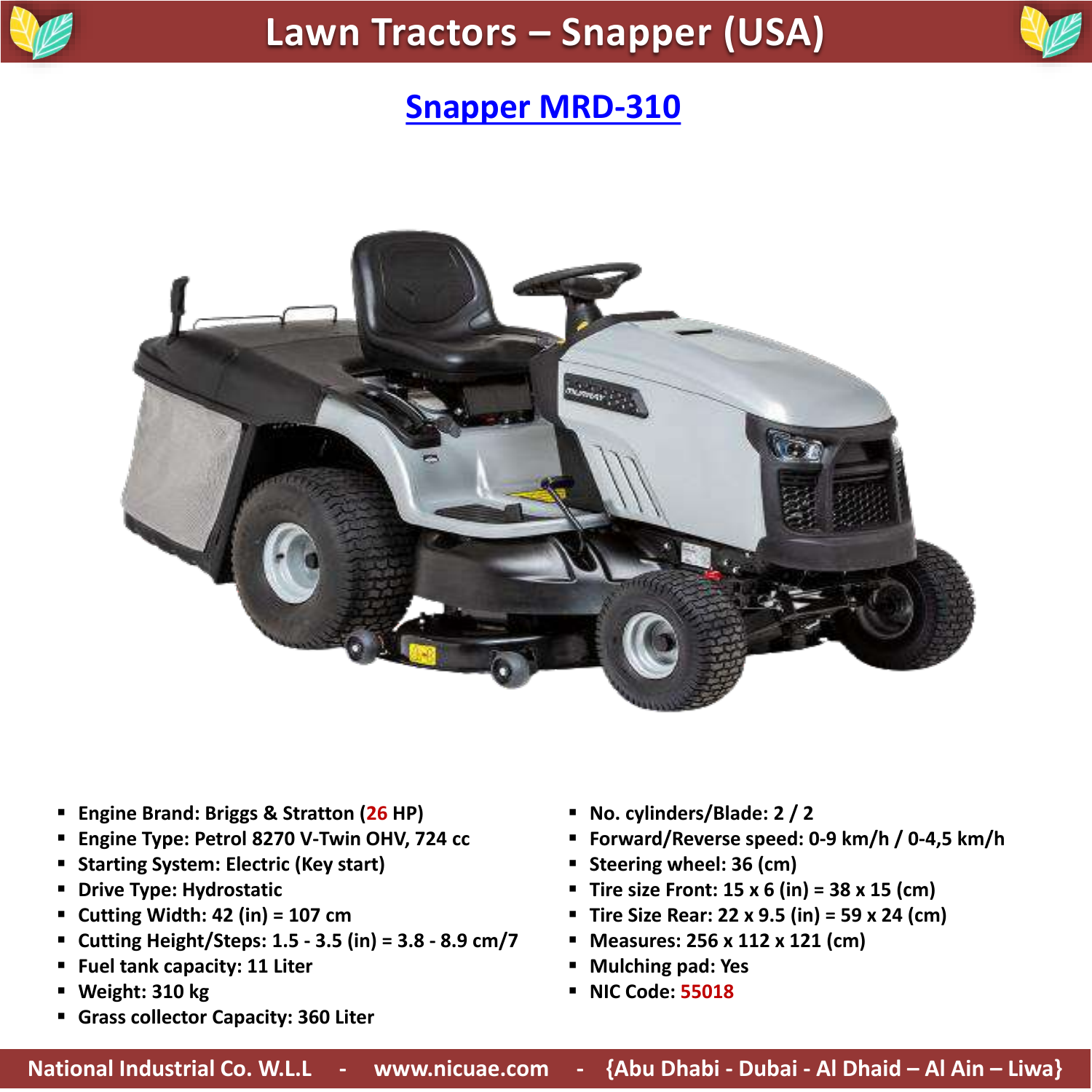



#### **[Snapper RER-200 \(2691383\)](https://www.nicuae.com/lawn-tractors)**



- **Engine Brand: Briggs & Stratton**
- **Engine Type: Intek Series 4175 OHV (17.5 HP)**
- **F** Starting System: Electric (Key start)
- **P** Drive Type: Hydrostatic
- **Cutting Width: 33 (in) = 84 cm**
- **Cutting Height/Steps: 1.5 - 4 (in) = 3.8 - 10.2 cm/5**
- **Grass collector capacity: 175 Liter**
- **No. cylinders/Blade: 1 / 1 Hi-Vac**
- **Forward/Reverse speed: 1.4 - 6.2 km/h / 0 - 2.6 km/h**
- **Tire size Front: 11 x 4 (in) = 28 x 10 (cm)**
- **Tire Size Rear: 16 x 6.5 (in) = 40.6 x 16.5 (cm)**
- **NIC Code: 55001**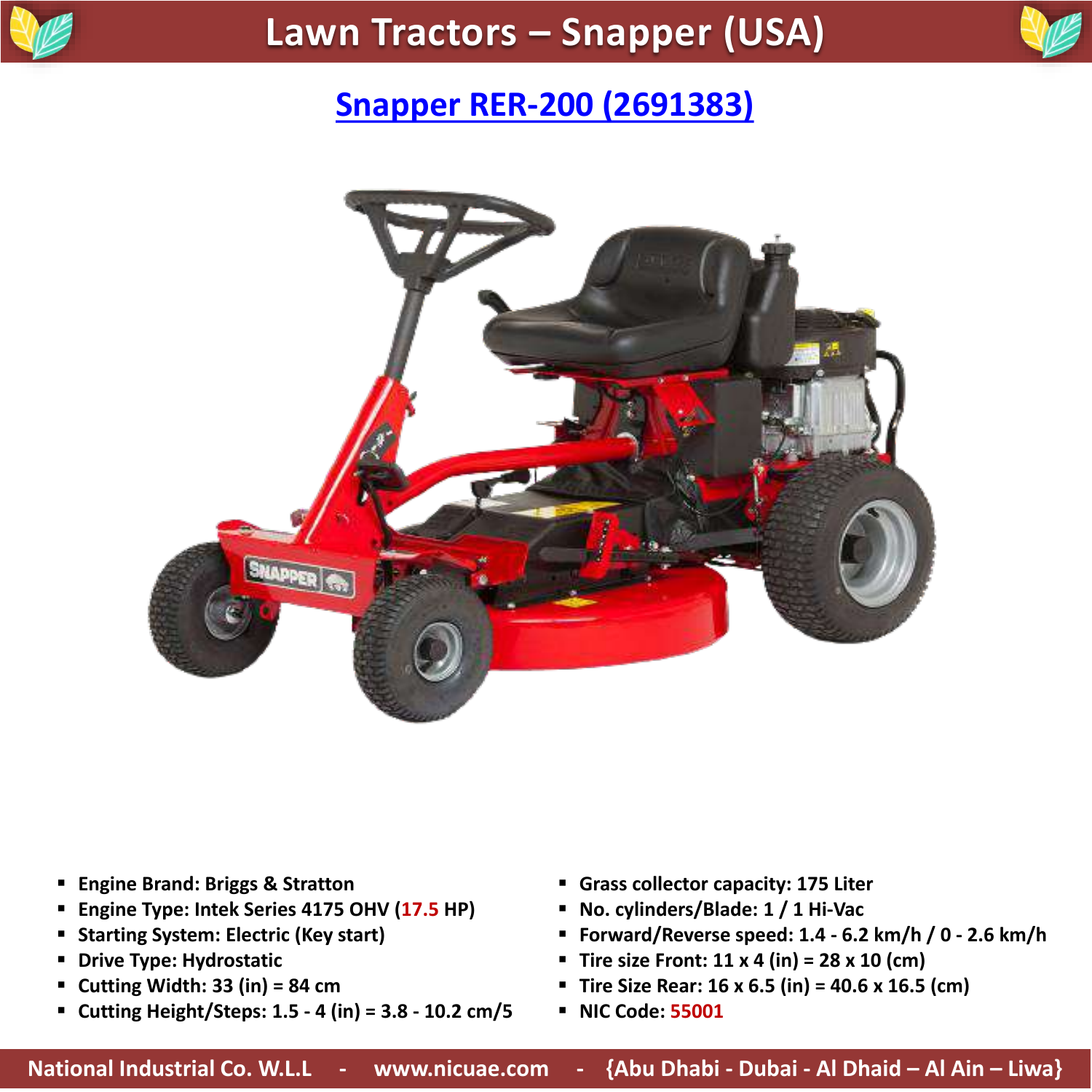



# **[AL-Ko Powerline T23-125.6 HD V2](https://www.nicuae.com/lawn-tractors)**



- **Engine Brand: Briggs and Stratton (23 HP)**
- **Engine Type: Intek Series 8230 (2-cylinder)**
- **F** Starting System: Electric (Key start)
- **P** Drive Type: Hydraulic power steering
- **Cutting Width: 49.2 (in) = 125 cm**
- **Cutting Height: 1 - 3.5 (in) = 3 - 9 cm**
- **Cutting height adjustment: 7**
- **Blade number: 2**
- **Power: Petrol**
- **Grass collector capacity: 310 Liter**
- **Tire size Front: 16 (in) = 40.6 (cm)**
- **Tire Size Rear: 20 (in) = 50.8 (cm)**
- **NIC Code: 54305**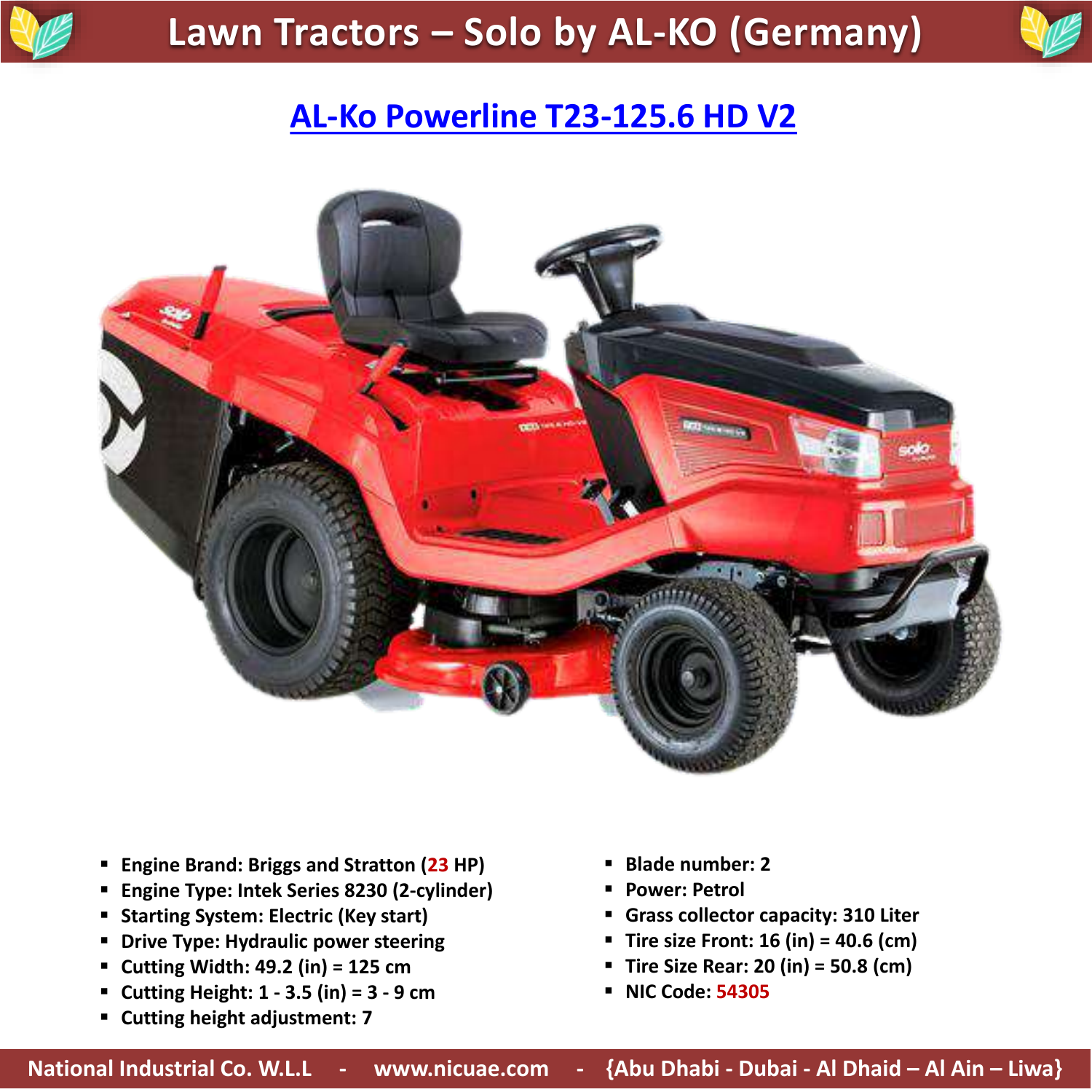

# **[Solo by AL-Ko T16-95.6 HD V2](https://www.nicuae.com/lawn-tractors)**



- **Engine Brand: Briggs and Stratton (16 HP)**
- **Engine Type: Intek Series 7160 (2-cylinder) 656 cc/10.5 kW/2900 rpm**
- **Starting System: Electric (Key start)**
- **Drive Type: Hydraulic power steering**
- **Cutting Width: 41.3 (in) = 105 cm**
- **Cutting Height: 1 - 3.5 (in) = 3 - 9 cm**
- **Cutting height adjustment: 7**
- **Blade No./Size: 2 / 95.6 cm = 38 in**
- **Power / Fuel Tank: Petrol / 8 Liter**
- **Grass collector capacity: 310 Liter**
- **Tire size Front: 15 (in) = 38.1 (cm)**
- **Tire Size Rear: 20 (in) = 50.8 (cm)**
- **Machine Weight: 238 Kg**
- **Packaging Dimensions (LxWxH): 221x122.5x95 cm**
- **NIC Code: 54306**